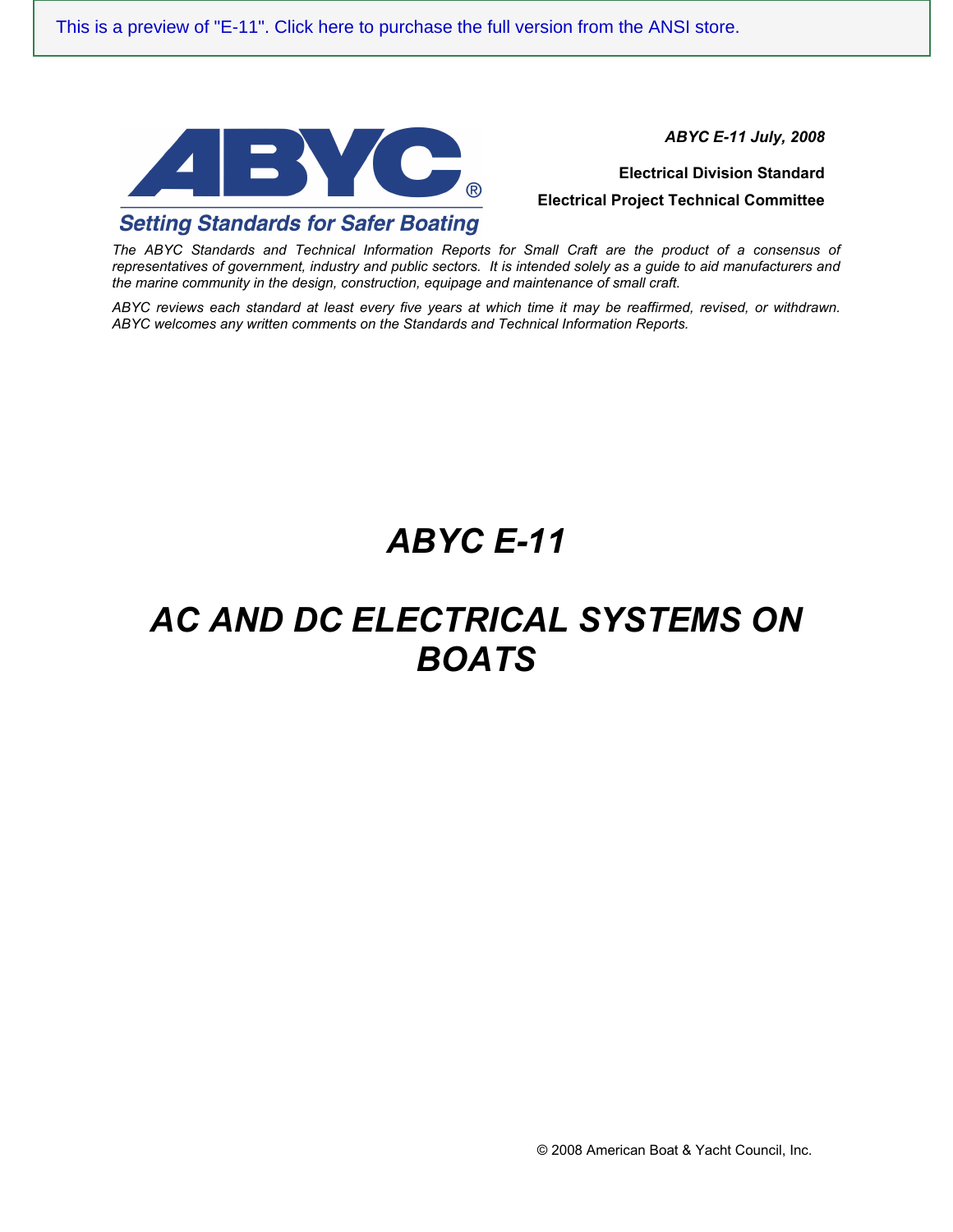**E-11 7/08**

## *ELECTRICAL PROJECT TECHNICAL COMMITTEE*

William Drake, Chairman

Richard Blackman Paul Fleury Thomas Marhevko Ward Eshleman Kim MacCartney

Nigel Calder **Charles Game** Charles Game Vinod Mehta Robert Carlson **Robert Green Robert Green** Aaron Meyer Pete Chisholm **Mark Gropper** Paul Michalczyk **Paul Michalczyk** James Clausen Clyde Head John Page Ben Craig and Books and Roger Jarman and Dave Potter Wm. Brian Craig **Ralph Lambrecht** Donald Reed Reed Dennis Dodge **Robert Loeser** Robert Loeser Bruce Slaughter Jim Eichner The Team Reith Lovegren The Robert Unger

*This list represents the membership at the time the Committee was balloted.* 

*NOTE: Membership on a committee shall not in and of itself constitute an endorsement of ABYC or any document developed by the committee on which the member serves.*

This Standard was developed under procedures accredited as meeting the criteria for American National Standards. The Project Technical Committee that approved the Standard was balanced to ensure that individuals from competent and concerned interests have had an opportunity to participate.

This Standard, which is the result of extended and careful consideration of available knowledge and experience on the subject, is intended to provide minimum performance requirements.

ABYC's Project Technical Committee meetings are open to the public. All inquiries regarding standards activity, interpretations, or meeting attendance should be directed to the ABYC Technical Department at comments@abycinc.org.

ABYC and its committees do not "approve", "certify", or "endorse" any item, construction, or proprietary device.

#### *REQUEST FOR INTERPRETATIONS*

Upon written request the Electrical PTC will render an interpretation of any requirement of the Standard. The request for interpretation should be clear and unambiguous. Requests should be presented to the PTC in a manner in which they may be answered in a yes or no fashion.

The committee reserves the right to reconsider any interpretation when or if additional information which might affect it becomes available to the PTC. Persons aggrieved by an interpretation may appeal to the Committee for reinterpretation.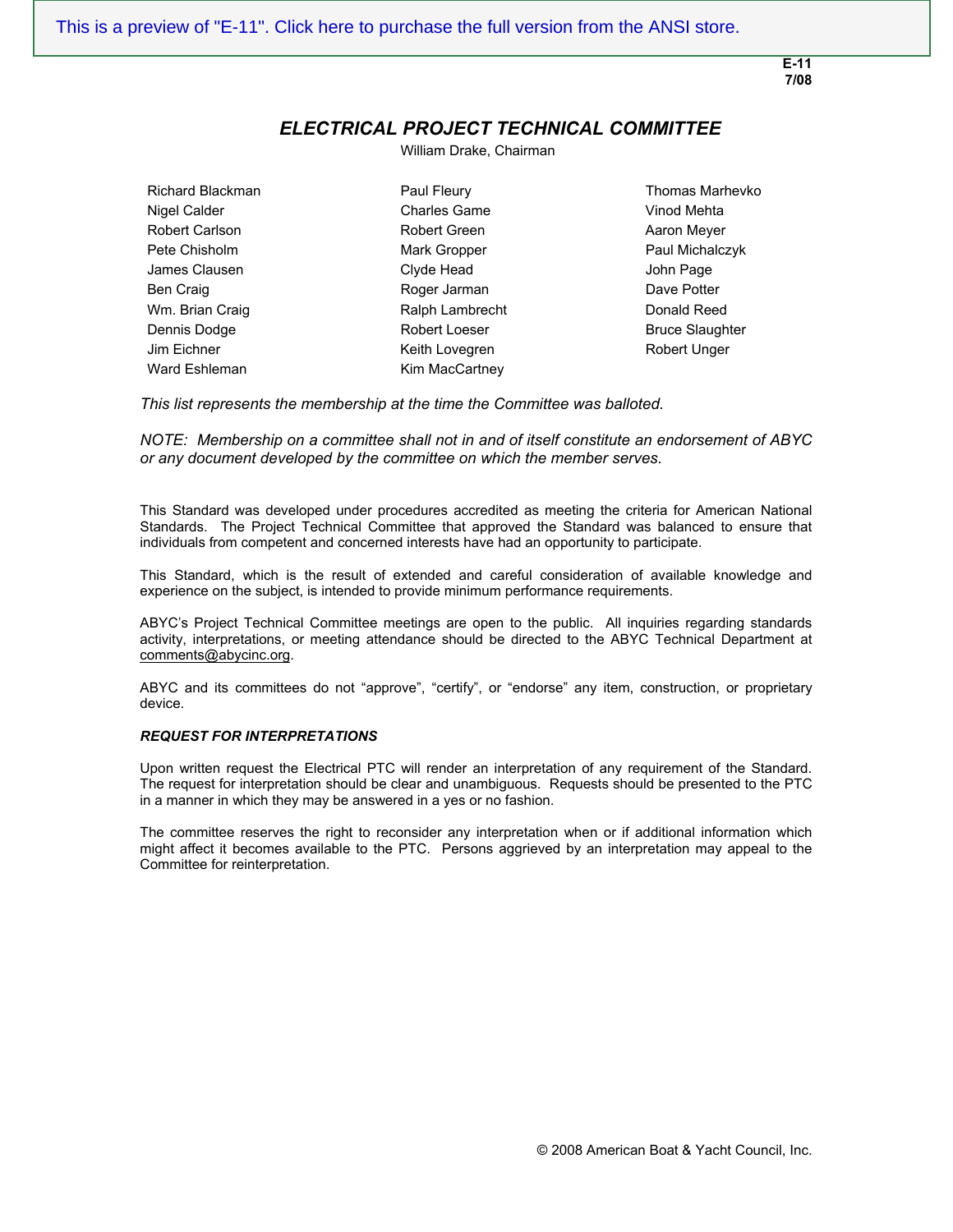$E-11$ 7/08

## **E-11 AC and DC Electrical Systems on Boats**

### **Table of Contents**

| 11.1                                                                                                                      |  |  |
|---------------------------------------------------------------------------------------------------------------------------|--|--|
| 11.2                                                                                                                      |  |  |
| 11.3                                                                                                                      |  |  |
| 11.4                                                                                                                      |  |  |
| 11.5                                                                                                                      |  |  |
| 11.6                                                                                                                      |  |  |
| 11.7                                                                                                                      |  |  |
| 11.8                                                                                                                      |  |  |
| 11.9                                                                                                                      |  |  |
| 11.10                                                                                                                     |  |  |
| 11.11                                                                                                                     |  |  |
| 11.12                                                                                                                     |  |  |
| 11.13                                                                                                                     |  |  |
| 11.14.                                                                                                                    |  |  |
| 11.15                                                                                                                     |  |  |
| 11.16                                                                                                                     |  |  |
| 11.17                                                                                                                     |  |  |
|                                                                                                                           |  |  |
| <b>NOTE: GREY SHADING INDICATES AN AC ONLY REQUIREMENT.</b><br>LACK OF SHADING INDICATES GENERAL OR DC ONLY REQUIREMENTS. |  |  |